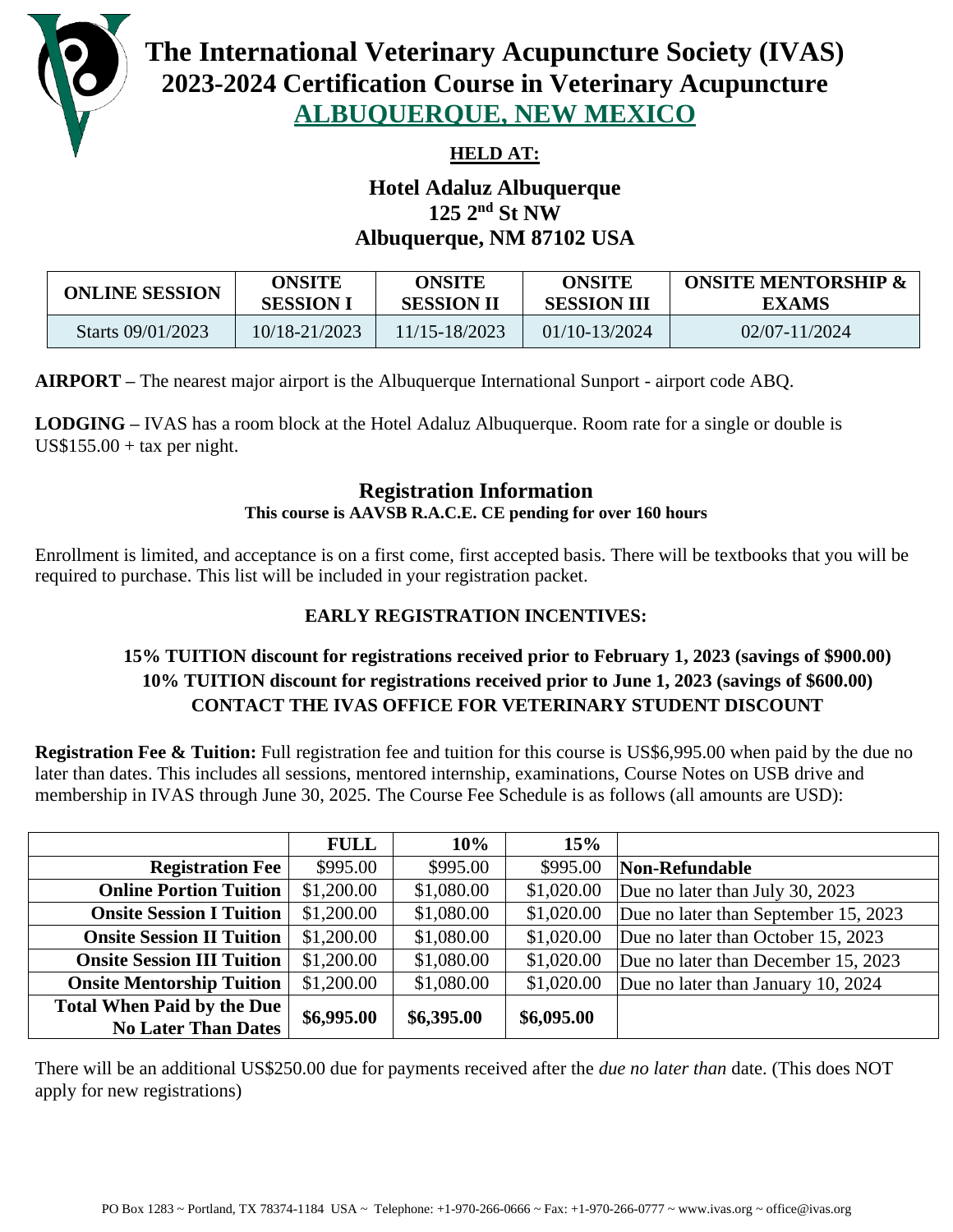

# **2023-2024 IVAS Certification Course Registration Form (front)**

*Please Print Legibly and Fill Out Completely both Front and Back*

|                                                                                                                                                                                                                                      |                                                      | Preferred Name for Badge (i.e. Pat for Patricia): _______________________________                                                                                                                                                         |
|--------------------------------------------------------------------------------------------------------------------------------------------------------------------------------------------------------------------------------------|------------------------------------------------------|-------------------------------------------------------------------------------------------------------------------------------------------------------------------------------------------------------------------------------------------|
| Preferred Email: <u>and a series of the series of the series of the series of the series of the series of the series of the series of the series of the series of the series of the series of the series of the series of the se</u> |                                                      |                                                                                                                                                                                                                                           |
| Home<br><b>Preferred Mailing Address:</b>                                                                                                                                                                                            | <b>Business</b><br>$\mathbb{R}^n$                    |                                                                                                                                                                                                                                           |
| <b>Business Information</b>                                                                                                                                                                                                          |                                                      |                                                                                                                                                                                                                                           |
|                                                                                                                                                                                                                                      |                                                      |                                                                                                                                                                                                                                           |
|                                                                                                                                                                                                                                      |                                                      |                                                                                                                                                                                                                                           |
|                                                                                                                                                                                                                                      |                                                      | City: City: City: City: City: City: City: City: City: City: City: City: City: City: City: City: City: City: City: City: City: City: City: City: City: City: City: City: City: City: City: City: City: City: City: City: City:             |
|                                                                                                                                                                                                                                      |                                                      |                                                                                                                                                                                                                                           |
|                                                                                                                                                                                                                                      |                                                      |                                                                                                                                                                                                                                           |
|                                                                                                                                                                                                                                      |                                                      |                                                                                                                                                                                                                                           |
| <b>Personal Information</b>                                                                                                                                                                                                          |                                                      |                                                                                                                                                                                                                                           |
|                                                                                                                                                                                                                                      |                                                      |                                                                                                                                                                                                                                           |
|                                                                                                                                                                                                                                      |                                                      |                                                                                                                                                                                                                                           |
|                                                                                                                                                                                                                                      |                                                      |                                                                                                                                                                                                                                           |
|                                                                                                                                                                                                                                      |                                                      | Home $\Box$ Business $\Box$<br>$ $ Cell                                                                                                                                                                                                   |
| address which will be visible to the public or check the box for no information visible:                                                                                                                                             |                                                      | Your registration includes membership in IVAS through June 30, 2025. One of the benefits of membership is being<br>included in the "Search for a Vet" referral on our website. Please fill out the following information on your business |
|                                                                                                                                                                                                                                      |                                                      | City: City: City: City: City: City: City: City: City: City: City: City: City: City: City: City: City: City: City: City: City: City: City: City: City: City: City: City: City: City: City: City: City: City: City: City: City:             |
|                                                                                                                                                                                                                                      | $\mathbb{R}^n$                                       | DO NOT LIST ME ON THE IVAS WEBSITE                                                                                                                                                                                                        |
|                                                                                                                                                                                                                                      |                                                      |                                                                                                                                                                                                                                           |
|                                                                                                                                                                                                                                      |                                                      |                                                                                                                                                                                                                                           |
| Practice:                                                                                                                                                                                                                            | Small Animal   Large Animal   Mixed   Exotic   Avian | Other                                                                                                                                                                                                                                     |
| How did you hear about this course and why did you choose to take the IVAS course:                                                                                                                                                   |                                                      |                                                                                                                                                                                                                                           |
|                                                                                                                                                                                                                                      |                                                      |                                                                                                                                                                                                                                           |
|                                                                                                                                                                                                                                      |                                                      |                                                                                                                                                                                                                                           |
|                                                                                                                                                                                                                                      |                                                      |                                                                                                                                                                                                                                           |

**If you are a member of AVMA list your member number here:\_\_\_\_\_\_\_\_\_\_\_\_\_\_\_\_\_\_\_\_\_\_\_\_\_\_\_\_**